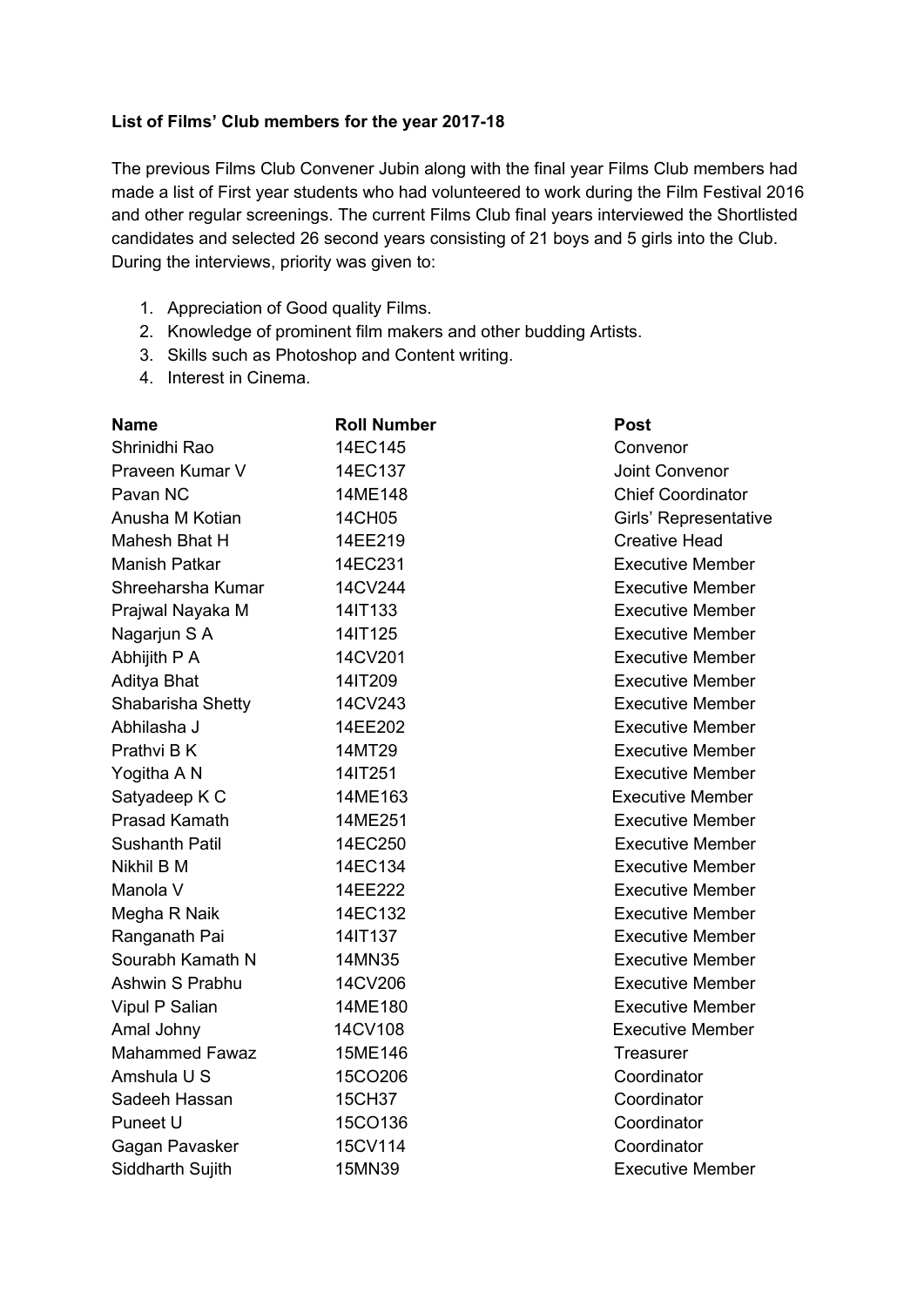| <b>Name</b>              | <b>Roll Number</b> |
|--------------------------|--------------------|
| Prajwal N                | 15CV233            |
| Darshan S                | 15ME124            |
| Vaibhav Kamath           | 15MT38             |
| Shreesha Ampar           | 15ME265            |
| Smita S Kulkarni         | 15CV146            |
| Akarsh Madhusudana S     | 15ME205            |
| N Balachandra Mallya     | 15EE252            |
| Gulshan Kumar M          | 15EE114            |
| Adwaith C D              | 15IT105            |
| Adya Kiran               | 15CO106            |
| Siddharth V              | 15CO150            |
| Narsimha bhakta          | 15CH27             |
| Namratha G Naik          | 15EE132            |
| Harshith                 | 15CV218            |
| Arjun V                  | 15EE105            |
| Sakshith D               | 15EC142            |
| Rohit Halakatti          | 15IT233            |
| Dileep K                 | 15EE215            |
| Deeksha Pai S            | 15CH13             |
| Sanjana B                | 15IT239            |
| Naveen Bhajantri         | 15ME155            |
| <b>Bharath Sainath L</b> | 16ME228            |
| Rahul M Aladgeri         | 16EC129            |
| Tushar D M               | 16CO251            |
| Sachin Tammu             | 16EE241            |
| <b>Gautam Bhat</b>       | 16EE217            |
| Darshan Dv               | 16CO216            |
| Sachin Aacharya          | 16EC134            |
| Vathan K                 | 16CV142            |
| H D Sumanth              | 16CV114            |
| Raghvendra Naik          | 16ME260            |
| N Prathik Nayak          | 16IT230            |
| <b>Nihal Shetty</b>      | 16MT27             |
| Shreyas S S              | 16ME170            |
| Shreeram M H             | 16EC141            |
| Tilak                    | 16IT140            |
| Nithish Krishna K M      | 16CV130            |
| Akhil M K                | 16CV205            |
| Aditya Prabhu            | 16ME209            |
| <b>Akshay Hegde</b>      | 16MT03             |
| Vaibhay M Rai            | 16ME276            |
| Nikhil Algeri            | 16IT121            |
| Prajna C N               | 16IT237            |
| Swathi Bhat              | 16CH38             |
| Chandana Jayaram         | 16CO107            |

## **P o s t**

Executive Member Executive Member Executive Member Executive Member Executive Member Executive Member Executive Member Executive Member Executive Member Executive Member Executive Member Executive Member Executive Member Executive Member Executive Member Executive Member Executive Member Executive Member Executive Member Executive Member Executive Member Executive Member Executive Member Executive Member Executive Member Executive Member Executive Member Executive Member Executive Member Executive Member Executive Member Executive Member Executive Member Executive Member Executive Member Executive Member Executive Member Executive Member Executive Member Executiv Member Executive Member Executive Member Executive Member Executive Member Executive Member